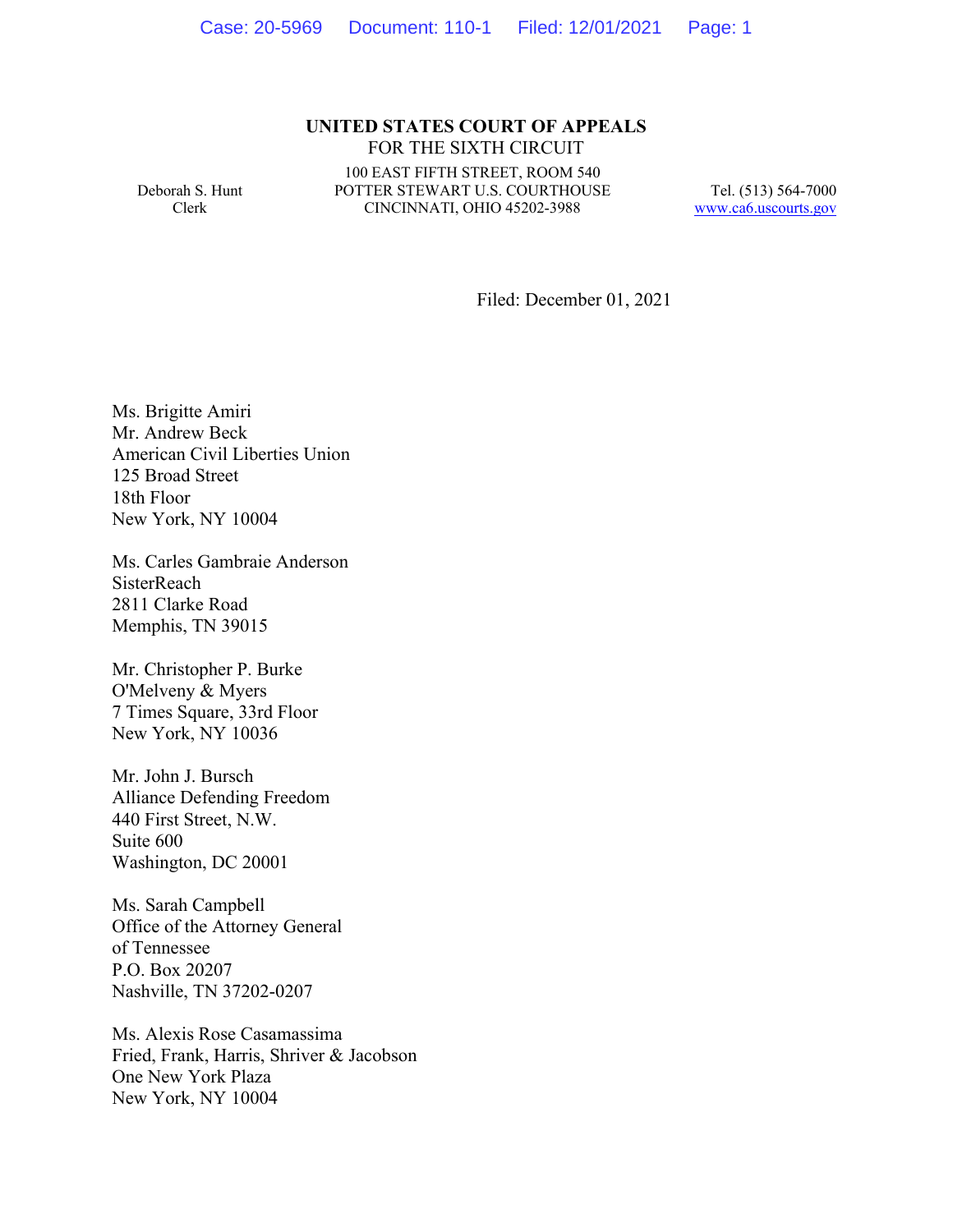Ms. Melissa Claire Cassel O'Melveny & Myers Two Embarcadero 28th Floor San Francisco, CA 94111

Mr. Thomas Hauser Castelli ACLU Foundation of Tennessee P.O. Box 120160 Nashville, TN 37212

Ms. Kelly M. Dermody Lieff, Cabraser, Heimann & Bernstein 275 Battery Street 29th Floor San Francisco, CA 94111

Mr. Benjamin Michael Flowers Office of the Attorney General 30 E. Broad Street 14th Floor Columbus, OH 43215

Mr. David E. Fowler 1113 Murfreesboro Road Suites 106-167 Franklin, TN 37064

Mr. Jon M. Greenbaum Lawyers' Committee for Civil Rights Under Law District Of Columbia 900 15th Street, N.W. Ninth Floor Washington, DC 20005

Mr. Mathew Hoffmann Alliance Defending Freedom 20116 Ashbrook Place Suite 250 Ashburn, VA 20147

Ms. Sarah A. Hunger Office of the Attorney General of Illinois 100 W. Randolph Street, 12th Floor Chicago, IL 60601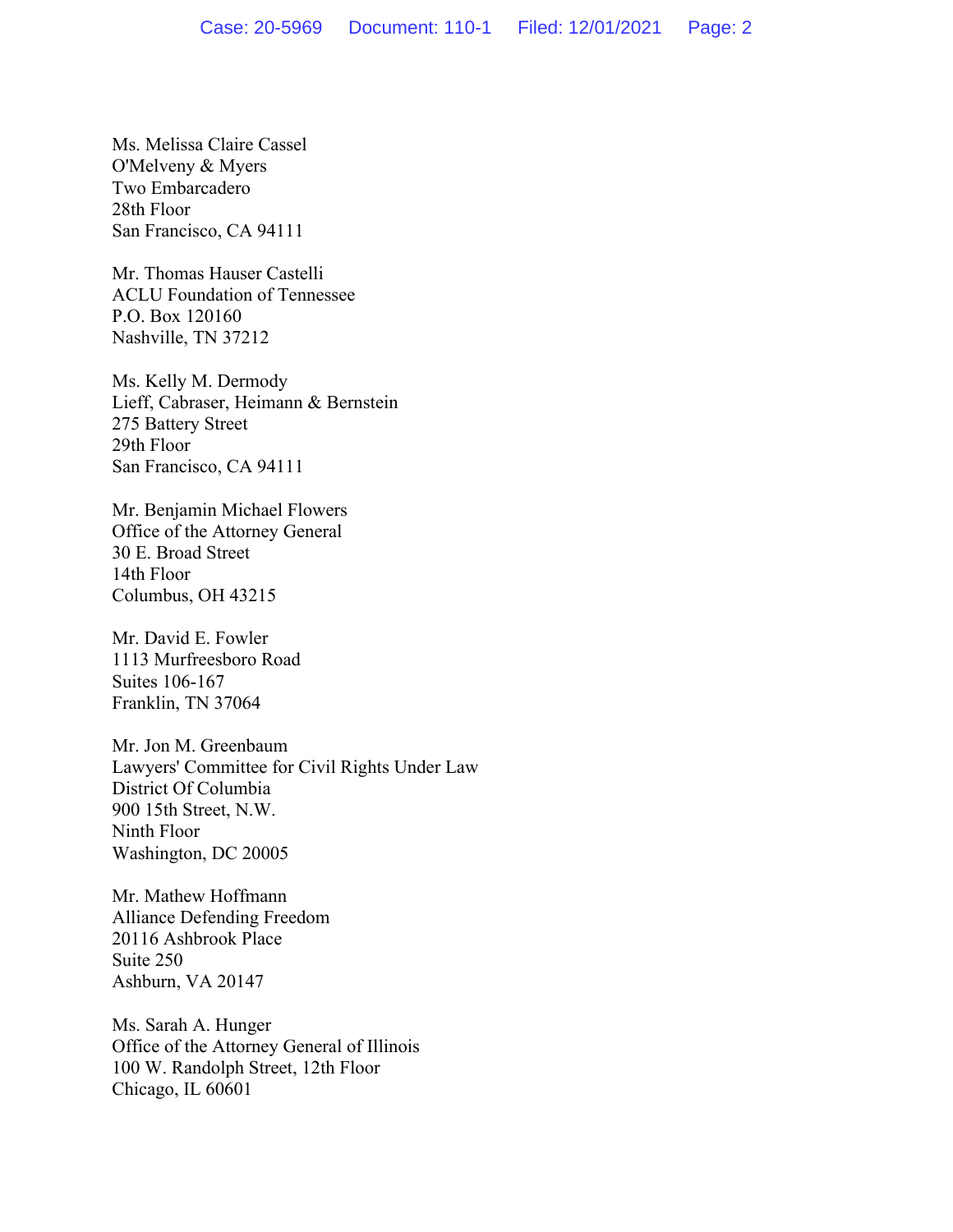Ms. Kaitland Kennelly Ms. Allison Kutner Ms. Caroline Pignatelli Ms. Ashlesha Srivastava Mr. Marc Suskin Cooley 55 Hudson Yards New York, NY 10001

Ms. Susan Lambiase Planned Parenthood Federation of America Public Policy Litigation & Law 123 William Street Floor 9 New York, NY 10038

Ms. Zhao Liu O'Melveny & Myers 1625 Eye Street, N.W. Washington, DC 20006

Ms. Janice Mac Avoy Fried, Frank, Harris, Shriver & Jacobson One New York Plaza New York, NY 10004

Mr. Zachary Martin Skadden, Arps, Slate, Meagher & Flom 500 Boylston Street Boston, MA 02116

Mr. Stephen Chad Meredith Office of the Attorney General of Kentucky 700 Capitol Avenue Suite 118 Frankfort, KY 40601

Ms. Rabia Muqaddam Center for Reproductive Rights 199 Water Street, 22nd Floor New York, NY 10038

Ms. Jen Samantha D. Rasay Center for Reproductive Rights 199 Water Street, 22nd Floor New York, NY 10038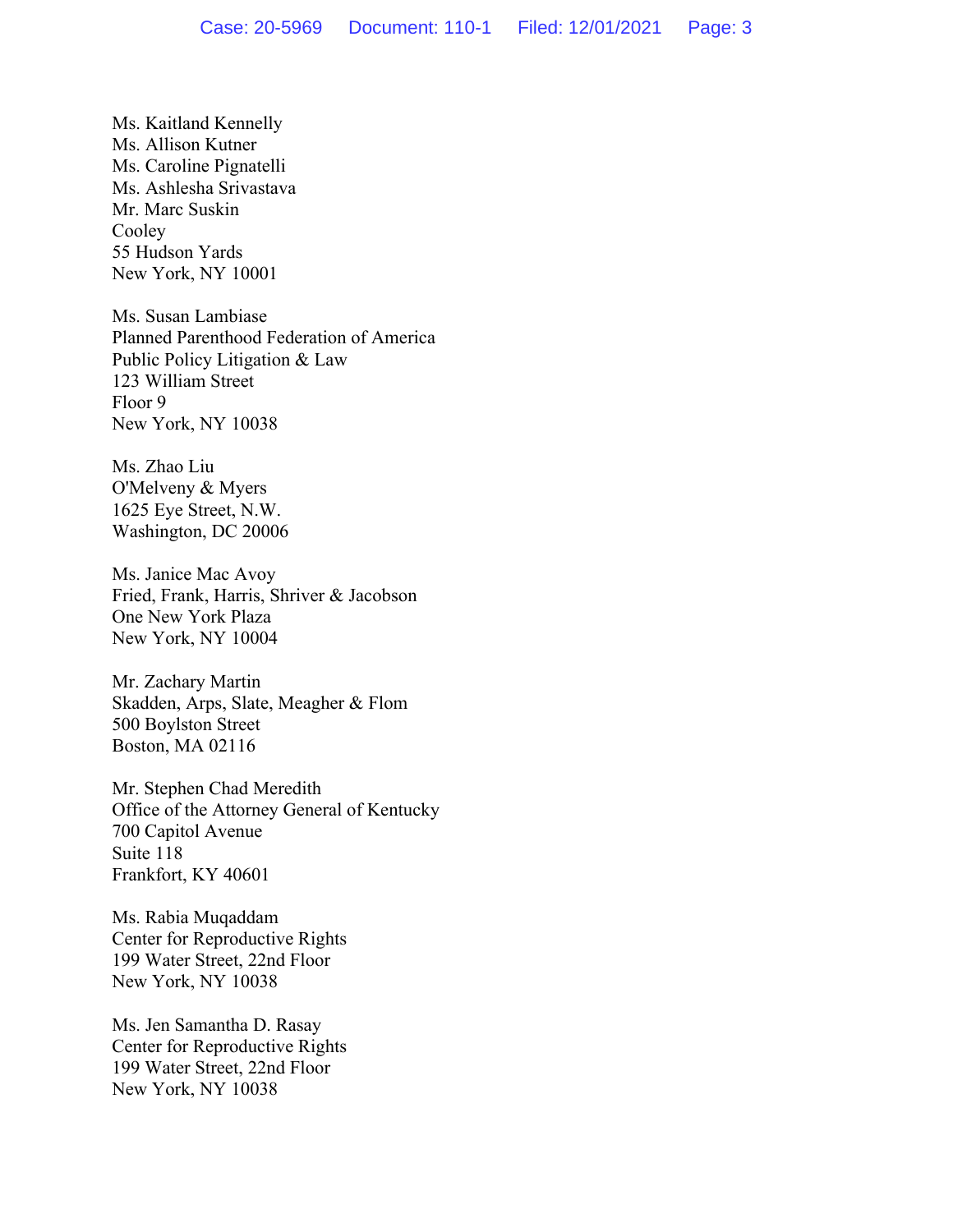Mr. Stuart Sarnoff O'Melveny & Myers 7 Times Square 33rd Floor New York, NY 10036

Ms. Nigar Shaikh Lieff, Cabraser, Heimann & Bernstein 275 Battery Street 29th Floor San Francisco, CA 94111

Ms. Darina Shtrakhman Cooley 3 Embarcadero Center 20th Floor San Francisco, CA 94111

Jessica Sklarsky Center for Reproductive Rights 199 Water Street 22nd Floor New York, NY 10038

Ms. Priscilla J. Smith Law Office 319 Sterling Place Brooklyn, NY 11238

Ms. Rachel Thorn Boies Schiller Flexner 55 Hudson Yards 20th Floor New York, NY 10001

Mr. Edward Lawrence White American Center for Law and Justice 3001 Plymouth Road Suite 203 Ann Arbor, MI 48105

Mr. Geoffrey M. Wyatt Skadden, Arps, Slate, Meagher & Flom 1440 New York Avenue, N.W. Washington, DC 20005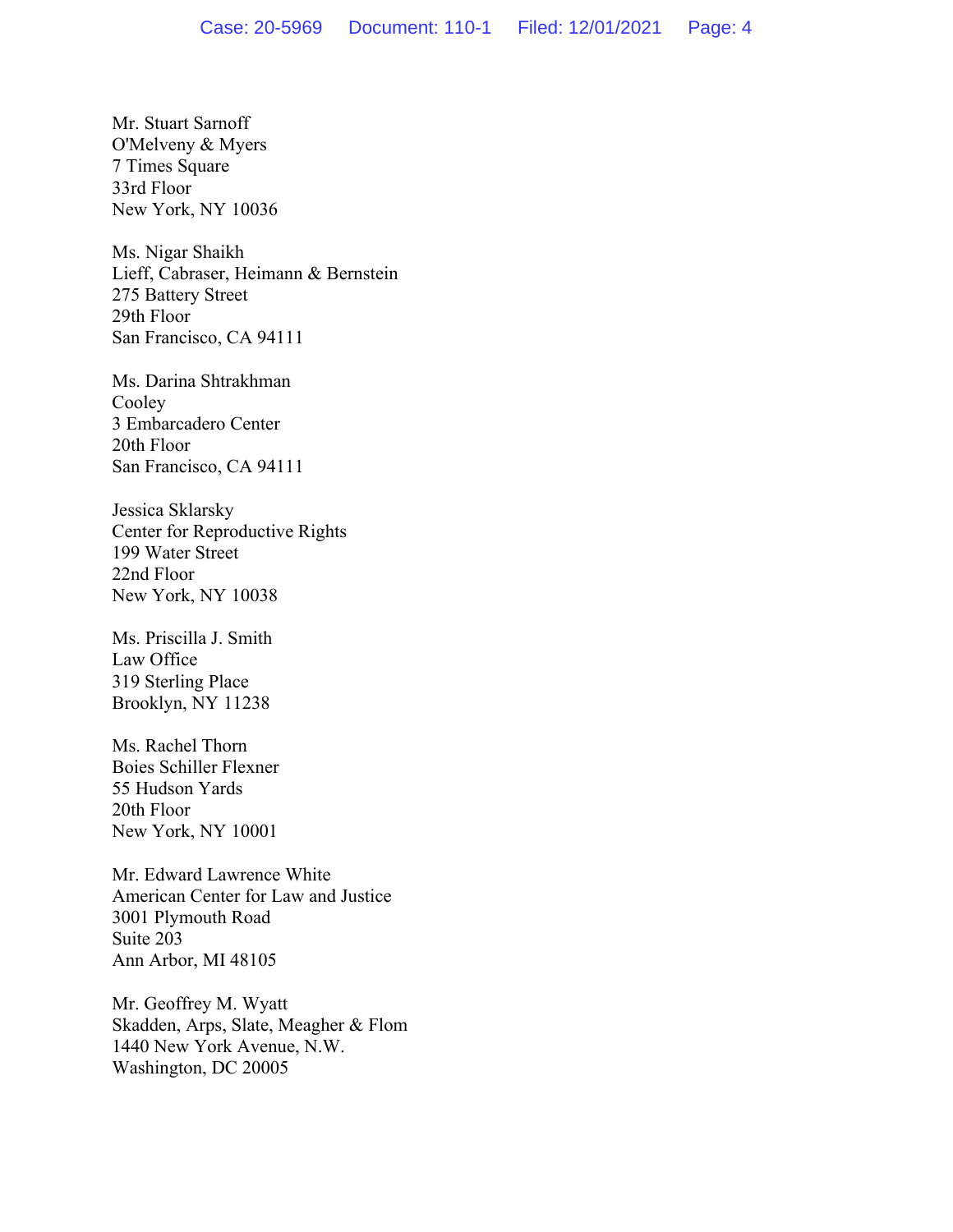Ms. Tiseme G. Zegeye Lieff, Cabraser, Heimann & Bernstein 275 Battery Street 29th Floor San Francisco, CA 94111

> Re: Case No. 20-5969*, Memphis Ctr for Repro Health, et al v. Herbert Slatery, III, et al* Originating Case No. : 3:20-cv-00501

Dear Counsel,

The attached order designated for full-text publication was filed today in this case.

Yours very truly,

Deborah S. Hunt, Clerk

Cathryn Lovely, Opinions Deputy

cc: Ms. Lynda M. Hill

Enclosure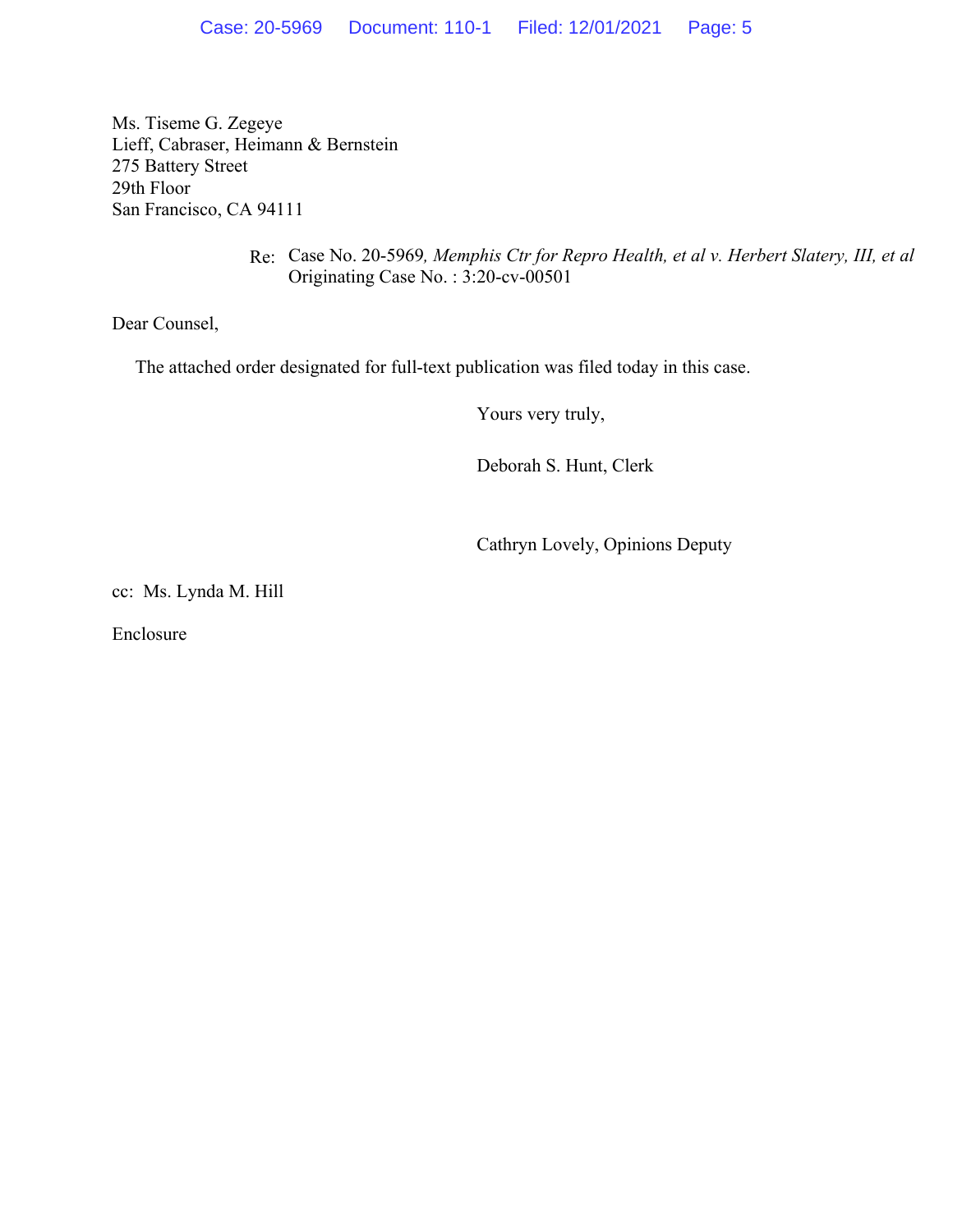RECOMMENDED FOR PUBLICATION Pursuant to Sixth Circuit I.O.P. 32.1(b)

File Name: 21a0275p.06

# **UNITED STATES COURT OF APPEALS**

#### FOR THE SIXTH CIRCUIT

┐ │ │ │ │ │ │ │ │ │ │ │ │ │ │ ┘

|<br>|<br>|

MEMPHIS CENTER FOR REPRODUCTIVE HEALTH; PLANNED PARENTHOOD OF TENNESSEE AND NORTH MISSISSIPPI; KNOXVILLE CENTER FOR REPRODUCTIVE HEALTH; FEMHEALTH USA, INC., d/b/a carafem; DR. KIMBERLY LOONEY; DR. NIKKI ZITE,

*Plaintiffs-Appellees*,

No. 20-5969

*v*.

HERBERT H. SLATERY, III; LISA PIERCEY, M.D.; RENE SAUNDERS, M.D., W. REEVES JOHNSON, JR., M.D.; AMY P. WEIRICH; GLENN R. FUNK; CHARME P. ALLEN; TOM P. THOMPSON, JR.,

*Defendants-Appellants*.

On Petition for Rehearing En Banc.

United States District Court for the Middle District of Tennessee at Nashville; No. 3:20-cv-00501—William Lynn Campbell, Jr., District Judge.

Decided and Filed: December 1, 2021

Before: SUTTON, Chief Judge; MOORE, COLE, CLAY, GIBBONS, GRIFFIN, KETHLEDGE, WHITE, STRANCH, DONALD, THAPAR, BUSH, LARSEN, NALBANDIAN, READLER, and MURPHY, Circuit Judges.

\_\_\_\_\_\_\_\_\_\_\_\_\_\_\_\_\_

## **COUNSEL**

**ON PETITION FOR REHEARING EN BANC:** Sarah K. Campbell, OFFICE OF THE TENNESSEE ATTORNEY GENERAL, Nashville, Tennessee, for Appellants. **ON RESPONSE:** Jessica Sklarsky, Rabia Muqaddam, Jen Samantha D. Rasay, CENTER FOR REPRODUCTIVE RIGHTS, New York, New York, Thomas H. Castelli, AMERICAN CIVIL LIBERTIES UNION, Nashville, Tennessee, Susan Lambiase, PLANNED PARENTHOOD FEDERATION OF AMERICA, New York, New York, Brigitte Amiri, AMERICAN CIVIL LIBERTIES UNION FOUNDATION, New York, New York, for Appellees. **ON AMICUS BRIEF:** Benjamin M. Flowers, OFFICE OF THE OHIO ATTORNEY GENERAL, Columbus,